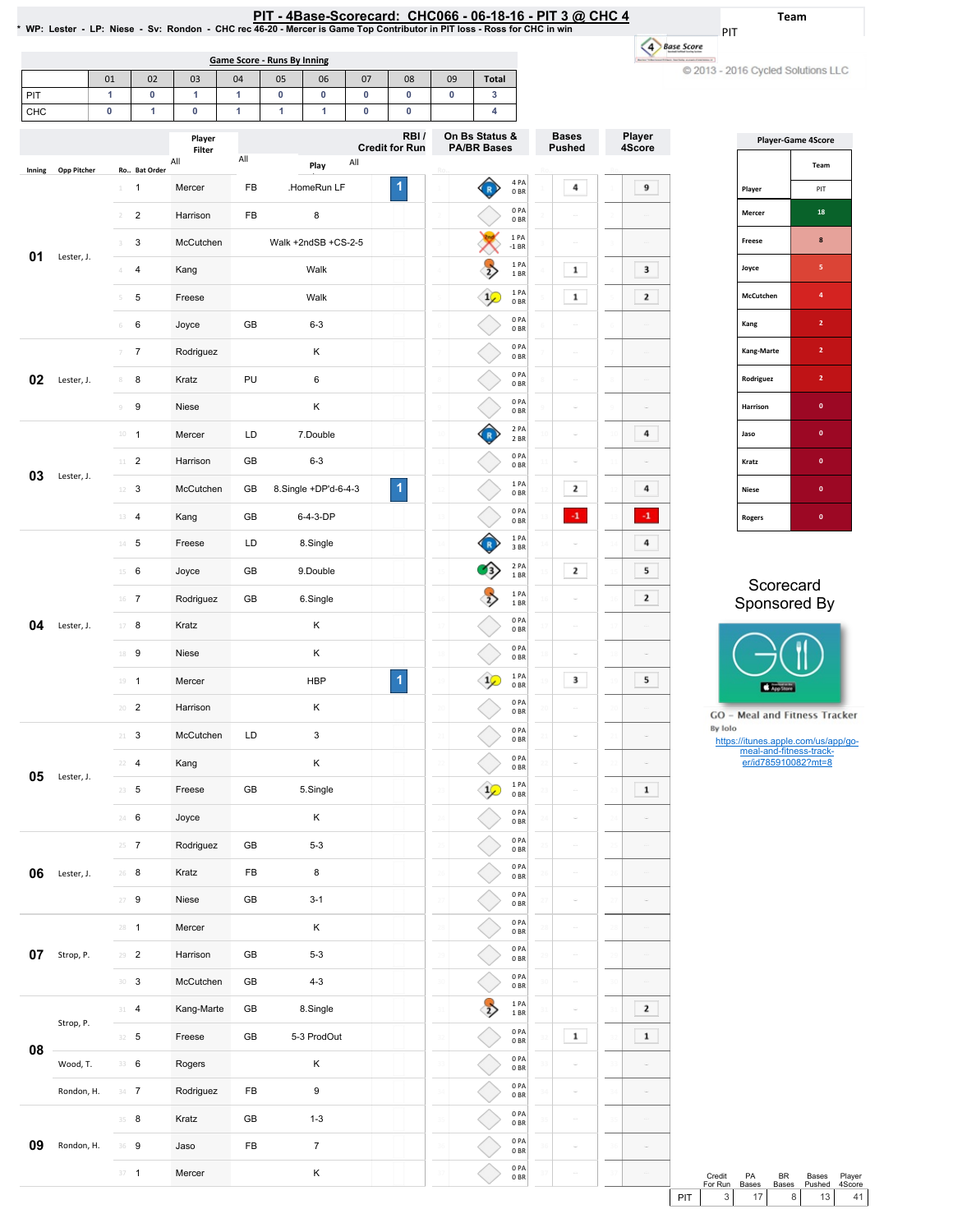|                |                  |    |                    |                                           | <u>' u ^ } Œr Zµv• Ç/vv]v</u> P |            |    |                               |              |                         |    |                                             |                  |                  |                      |
|----------------|------------------|----|--------------------|-------------------------------------------|---------------------------------|------------|----|-------------------------------|--------------|-------------------------|----|---------------------------------------------|------------------|------------------|----------------------|
|                |                  | ìí | ìî                 | ÌΪ                                        | ìð                              |            | ìñ | ìò                            | ìó           | ìô                      | ìõ | $d$ } š o                                   |                  |                  |                      |
| 3,7<br>$8 + 8$ |                  |    |                    |                                           |                                 |            |    |                               |              |                         |    |                                             |                  |                  |                      |
|                |                  |    |                    | Wb Ç Œ<br>&još Œ                          |                                 |            |    |                               |              | $5\%$<br>& UHGLWIRU5 XQ |    | 2 Q%V 6 VDWV<br>3\$ %5 %DVHV                | %DVHV<br>3 XVKHG | 3 ON HU<br>6FRUH |                      |
|                | /vv]vP K‰W)\$Z0E |    | Z} XX ŠKOE O       | Φ                                         | $\pmb{\circledcirc}$            |            |    | WoÇ                           | $^\circledR$ |                         |    |                                             |                  |                  |                      |
|                |                  |    | $\mathbf{f}$       | 0 HJHJ                                    |                                 | ) %        |    | $+RP$ H <sub>5</sub> XQ/ $)$  |              |                         |    | ðW<br>ì Z                                   |                  |                  |                      |
|                |                  |    | $\hat{1}$          | $+ DULARQ$                                |                                 | ) %        |    |                               |              |                         |    | i W<br>i Z                                  |                  |                  |                      |
|                | >•šOBX           |    | $\top$             | 0 F&XMRKHQ                                |                                 |            |    | : DON: QG6% &6                |              |                         |    | í W<br>rí Z                                 |                  |                  |                      |
|                |                  |    | ð                  | . DQJ                                     |                                 |            |    | $\therefore$ DON              |              |                         |    | í W<br>$i$ $z$                              |                  |                  |                      |
|                |                  |    | ñ                  | $)$ UHMH                                  |                                 |            |    | $\therefore$ DON              |              |                         |    | í W<br>ì Z<br>ì W                           |                  |                  |                      |
|                |                  |    | ò                  | $-R$ FH                                   |                                 | $*$ %      |    |                               |              |                         |    | ì Z                                         |                  |                  |                      |
|                |                  |    | ó                  | 5 RGUUXH                                  |                                 |            |    | $\blacksquare$                |              |                         |    | ì W<br>i Z<br>ì W                           |                  |                  |                      |
|                | >•šOBX           |    | $\hat{O}$          | .UDW                                      |                                 | 38         |    |                               |              |                         |    | ì Z                                         |                  |                  |                      |
|                | >•šOBX           |    | $\tilde{\text{O}}$ | 1 LHMH                                    |                                 |            |    | $\sim$                        |              |                         |    | i W<br>$i$ Z                                |                  |                  |                      |
|                |                  |    | f)                 | 0 HJHJ                                    |                                 | $\prime$ . |    | ' RXE®                        |              |                         |    | îW<br>îZ                                    |                  |                  |                      |
|                |                  |    | i i                | + DUILVRQ                                 |                                 | $*$ %      |    |                               |              |                         |    | i W<br>ì Z                                  |                  |                  |                      |
|                |                  |    | íî                 | 0 F&XMRKHQ                                |                                 | $^*$ %     |    | 6LQJOH '3G                    |              |                         |    | í W<br>ì Z                                  |                  |                  |                      |
|                |                  |    | íï                 | $.$ DQJ                                   |                                 | $*$ %      |    | $^{\prime}$ 3                 |              |                         |    | i W<br>ì Z                                  |                  |                  |                      |
|                |                  |    | íð                 | $)$ UHMH                                  |                                 | $\prime$ . |    | 6 LQJ <del>0</del> 1          |              |                         |    | í W<br>ï Z                                  |                  |                  |                      |
|                |                  |    | íñ                 | - R\FH                                    |                                 | $*$ %      |    | ' RXE®                        |              |                         |    | îW<br>í Z                                   |                  |                  |                      |
|                |                  |    | íò                 | 5 RGUUXH                                  |                                 | $*$ %      |    | $61QJ$ $OH$                   |              |                         |    | í W<br>$i$ $z$                              |                  |                  |                      |
|                | > ∙š OBX         |    | íó                 | . UDW                                     |                                 |            |    | $\sim$                        |              |                         |    | ìW<br>ì Z                                   |                  |                  |                      |
|                |                  |    | íô                 | 1 LHMH                                    |                                 |            |    | $\sim$                        |              |                         |    | ìW<br>$i$ z                                 |                  |                  |                      |
|                |                  |    | íõ                 | 0 HJHU                                    |                                 |            |    | $+ \%3$                       |              |                         |    | í W<br>ì Z                                  |                  |                  |                      |
|                |                  |    | $\hat{+}$          | + DUILARQ                                 |                                 |            |    | $\sim$                        |              |                         |    | ì W<br>$i$ Z                                |                  |                  |                      |
|                |                  |    | îí                 | 0 F&XMFKHQ                                | $\prime$ .                      |            |    |                               |              |                         |    | ì W<br>ì Z                                  |                  |                  | $\underline{\kappa}$ |
|                | >•šOBX           |    | ÎÎ                 | . $DQJ$                                   |                                 |            |    | $\sim$                        |              |                         |    | $\begin{array}{c} i\ W \\ i\ Z \end{array}$ |                  |                  |                      |
|                |                  |    | ÎΪ                 | ) UHMH                                    |                                 | $^*$ %     |    | $61QJ$ $\Theta$               |              |                         |    | í W<br>$i$ Z                                |                  |                  |                      |
|                |                  |    | îŏ                 | $-R$ FH                                   |                                 |            |    | $\mathcal{A}^{\mathcal{A}}$ . |              |                         |    | i W<br>$i$ Z                                |                  |                  |                      |
|                |                  |    | îñ                 | 5 RGWXH                                   |                                 | $*$ %      |    |                               |              |                         |    | i W<br>$i$ Z                                |                  |                  |                      |
|                | >•šOBX           |    | îò                 | . UDW                                     |                                 | ) %        |    |                               |              |                         |    | ìW<br>$i$ Z                                 |                  |                  |                      |
|                |                  |    | îó                 | 1 LHMH                                    |                                 | $*$ %      |    |                               |              |                         |    | ì W<br>$i$ Z                                |                  |                  |                      |
|                |                  |    | îô                 | 0 HJHJ                                    |                                 |            |    | $\cdot$                       |              |                         |    | ì W<br>$i$ Z                                |                  |                  |                      |
|                | ^šQP%WX          |    | ÎÕ                 | + DUILARQ                                 |                                 | $*$ %      |    |                               |              |                         |    | ì W<br>ì Z                                  |                  |                  |                      |
|                |                  |    | Tì.                | 0 F&XMFKHQ                                |                                 | $*$ %      |    |                               |              |                         |    | ìW<br>ìZ                                    |                  |                  |                      |
|                | ^šQP%WX          |    | ΪÍ                 | . DQJ 0 DUM                               |                                 | $*$ %      |    | $61QJ$ $OH$                   |              |                         |    | í W<br>$i$ $z$                              |                  |                  |                      |
|                |                  |    | ΪÎ                 | $)$ UHMH                                  |                                 | $*$ %      |    | 3 URG2 XW                     |              |                         |    | ì W<br>ì Z                                  |                  |                  |                      |
|                | t }} UdX         |    | $-11$              | 5 RJHU/                                   |                                 |            |    | $\sim$                        |              |                         |    | ì W<br>ìZ                                   |                  |                  |                      |
|                | Z}v }vU X ið     |    |                    | 5 RGWXH                                   |                                 | ) %        |    |                               |              |                         |    | ì W<br>ìZ                                   |                  |                  |                      |
|                |                  |    | ïñ                 | . UDW                                     |                                 | $*$ %      |    |                               |              |                         |    | ì W<br>$i$ Z                                |                  |                  |                      |
|                | Z}v }vU X iò     |    |                    | $-D$ <sub><math>\overline{R}</math></sub> |                                 | ) %        |    |                               |              |                         |    | ì W<br>$i$ Z                                |                  |                  |                      |
|                |                  |    | ΪÓ                 | 0 HJHJ                                    |                                 |            |    | $\sim$                        |              |                         |    | ì W<br>$i \, z$                             |                  |                  | &UHO<br>RU5          |

: 3 / HWMU /3 1LHVH 6Y 5ROGRQ & +& UF 0 HUFHULY\*DPH7RS&ROMLEXMULQ3,7 0RW 5RWIRU&+&LQZLQ

WoÇOE u ð^}Œ  $d - u$ Wo Ç Œ Wd  $\mathsf{D} \ \mathsf{CE} \times \mathsf{CE}$ íô  $\alpha$ <sub>c</sub> .  $\hat{\mathbf{o}}$ :} $\mathcal{G}$  $D - \mu \check{s} Z v$  $\lt vP$  $\lt$  vPD OE z} opeµ ì ,  $\mathbb{Q}$  is  $\vee$  $\langle \bullet \rangle$  $<$ ŒsÌ  $\mathsf{E}]\bullet$  $Z \nbrace P \nbrace C E$ 

# 6 FRU<del>IT</del>DUG **6 SROVRUHG%**

<u>WORY LWACHYDSSOPIFRPXYDSSJR</u><br>PHOCOGGILWORHWWODFN<br><u>HULG "PW</u>

d u

Wid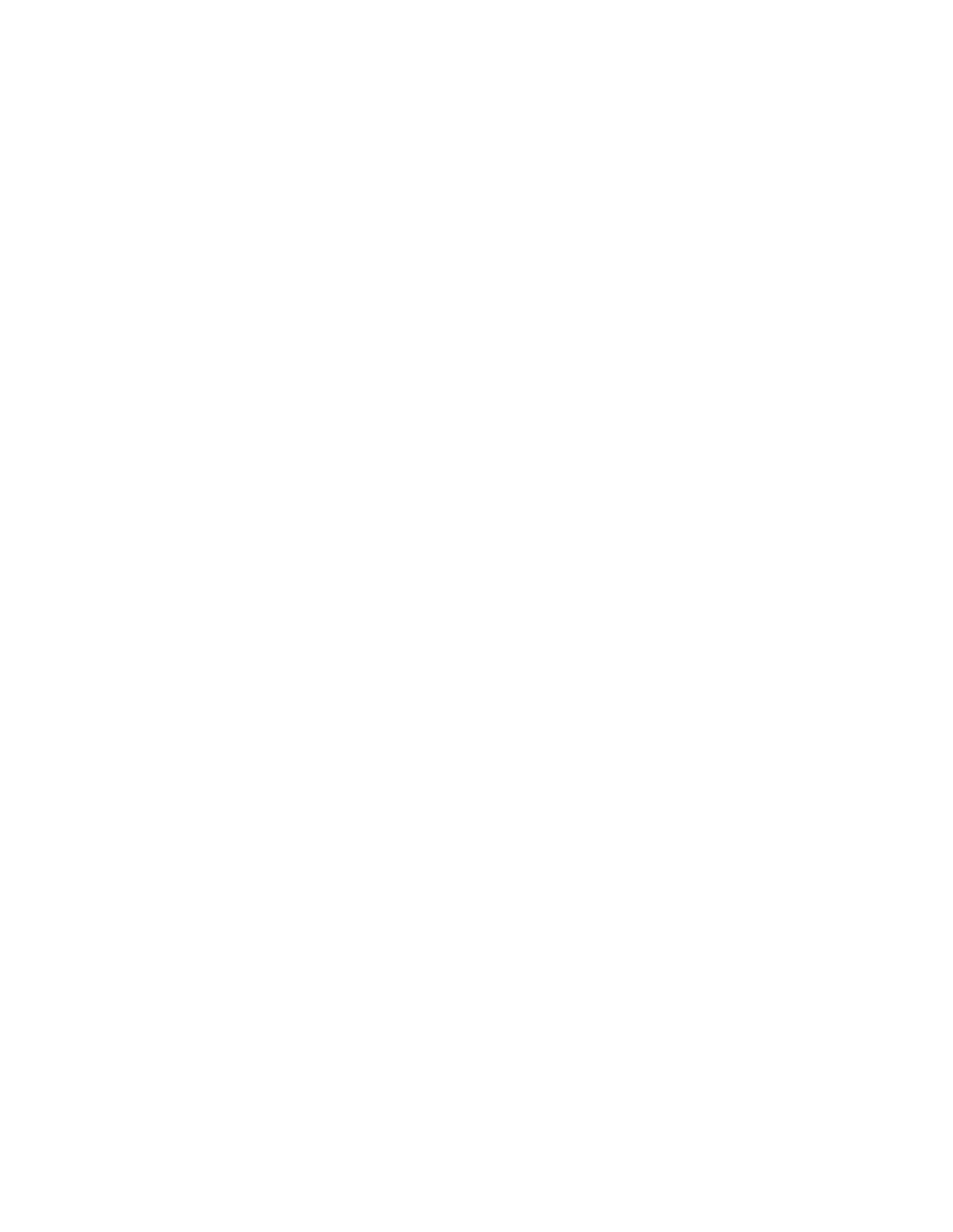PIT - 4Base-Scorecard: CHC066 - 06-18-16 - PIT 3 @ CHC 4 - 4D. PHT + 4Base-Scorecard: CHC066 - 06-18-16 - PIT<br>\* WP: Lester - LP: Niese - Sv: Rondon - CHC rec 46-20 - Mercer is Game Top Contributor in PIT loss - Ross for CH



|                  | PIT - 4BaseScore - Player 4Score by Batting Order<br>CHC066 - 06-18-16 - PIT 3 @ CHC 4<br>WP: Lester - LP: Niese - Sv: Rondon - CHC rec 46-20 - Mercer is Game Top Contributor in PIT loss - Ross for CHC in win |              |                  |                         |                         |                |   |              |                |           |              |  |  |  |
|------------------|------------------------------------------------------------------------------------------------------------------------------------------------------------------------------------------------------------------|--------------|------------------|-------------------------|-------------------------|----------------|---|--------------|----------------|-----------|--------------|--|--|--|
|                  |                                                                                                                                                                                                                  |              | <b>Bat Order</b> |                         |                         |                |   |              |                |           |              |  |  |  |
| Player           | Team                                                                                                                                                                                                             | Position     | 1                | $\overline{\mathbf{2}}$ | 3                       | 4              | 5 | 6            | $\overline{7}$ | 8         | 9            |  |  |  |
| Mercer           | PIT                                                                                                                                                                                                              | SS           | 18               |                         |                         |                |   |              |                |           |              |  |  |  |
| Freese           | PIT                                                                                                                                                                                                              | $1B-3B$      |                  |                         |                         |                | 8 |              |                |           |              |  |  |  |
| Joyce            | PIT                                                                                                                                                                                                              | LF           |                  |                         |                         |                |   | 5            |                |           |              |  |  |  |
| <b>McCutchen</b> | PIT                                                                                                                                                                                                              | <b>CF</b>    |                  |                         | $\overline{\mathbf{4}}$ |                |   |              |                |           |              |  |  |  |
| Kang             | PIT                                                                                                                                                                                                              | 3B           |                  |                         |                         | $\overline{2}$ |   |              |                |           |              |  |  |  |
| Kang-Marte       | PIT                                                                                                                                                                                                              | 3B+PR-LF     |                  |                         |                         | $\overline{2}$ |   |              |                |           |              |  |  |  |
| Rodriguez        | PIT                                                                                                                                                                                                              | <b>RF</b>    |                  |                         |                         |                |   |              | $\overline{2}$ |           |              |  |  |  |
| <b>Harrison</b>  | PIT                                                                                                                                                                                                              | 2B           |                  | $\mathbf{0}$            |                         |                |   |              |                |           |              |  |  |  |
| Jaso             | PIT                                                                                                                                                                                                              | 1B-Dsub      |                  |                         |                         |                |   |              |                |           | $\mathbf{0}$ |  |  |  |
| Kratz            | PIT                                                                                                                                                                                                              | $\mathsf{C}$ |                  |                         |                         |                |   |              |                | $\bullet$ |              |  |  |  |
| <b>Niese</b>     | PIT                                                                                                                                                                                                              | P            |                  |                         |                         |                |   |              |                |           | $\bullet$    |  |  |  |
| Rogers           | PIT                                                                                                                                                                                                              | PH           |                  |                         |                         |                |   | $\mathbf{0}$ |                |           |              |  |  |  |





**GO** - Meal and Fitness Tracker By Iolo



## PIT - 4Score Box - Player Totals

|               |     |               |                         | WP: Lester - LP: Niese - Sv: Rondon - CHC rec 46-20 - Mercer is Game Top Contributor in PIT loss - Ross for CHC in win |                | None            |                     |                         |                |                      |
|---------------|-----|---------------|-------------------------|------------------------------------------------------------------------------------------------------------------------|----------------|-----------------|---------------------|-------------------------|----------------|----------------------|
| Player        |     | Team Position | Batting<br>Order<br>Nbr | Credit For Run                                                                                                         | PA Bases       | <b>BR</b> Bases | <b>Bases Pushed</b> | Player 4Score           | Appearances    | Productivity<br>Rate |
| Mercer        | PIT | SS            | $\mathbf{1}$            | 2                                                                                                                      | $\overline{7}$ | $\overline{2}$  | $\overline{7}$      | 18                      | 5              | 3.600                |
| Freese        | PIT | $1B-3B$       | 5                       | 0                                                                                                                      | 3              | 3               | $\overline{2}$      | 8                       | 4              | 2.000                |
| Joyce         | PIT | LF            | 6                       | 0                                                                                                                      | $\overline{2}$ | $\mathbf{1}$    | $\overline{2}$      | 5                       | 3              | 1.667                |
| McCutchen     | PIT | CF            | 3                       | 1                                                                                                                      | $\overline{2}$ | $-1$            | $\overline{2}$      | 4                       | 4              | 1.000                |
| Kang          | PIT | 3B            | 4                       | 0                                                                                                                      | 1              | $\mathbf{1}$    | $\mathbf 0$         | $\overline{2}$          | 3              | 0.667                |
| Kang-Marte    | PIT | 3B+PR-        | $\overline{4}$          | 0                                                                                                                      | 1              | 1               | $\pmb{0}$           | $\overline{2}$          | $\mathbf{1}$   | 2.000                |
| Rodriguez     | PIT | <b>RF</b>     | $\overline{7}$          | 0                                                                                                                      | $\mathbf{1}$   | $\mathbf{1}$    | $\mathbf 0$         | $\overline{\mathbf{c}}$ | $\overline{4}$ | 0.500                |
| Harrison      | PIT | 2B            | $\overline{2}$          | 0                                                                                                                      | $\mathbf 0$    | $\pmb{0}$       | $\pmb{0}$           | 0                       | 4              | 0.000                |
| Jaso          | PIT | 1B-Dsub       | 9                       | 0                                                                                                                      | $\mathbf 0$    | $\mathbf 0$     | $\mathbf 0$         | $\pmb{0}$               | $\mathbf{1}$   | 0.000                |
| Kratz         | PIT | $\mathsf{C}$  | 8                       | 0                                                                                                                      | $\mathbf 0$    | $\mathbf 0$     | $\pmb{0}$           | $\mathbf 0$             | 4              | 0.000                |
| Niese         | PIT | P             | 9                       | 0                                                                                                                      | $\mathbf 0$    | 0               | $\mathbf 0$         | 0                       | 3              | 0.000                |
| Rogers        | PIT | PH            | 6                       | 0                                                                                                                      | $\mathbf 0$    | 0               | $\pmb{0}$           | $\pmb{0}$               | $\mathbf{1}$   | 0.000                |
| <b>Totals</b> |     |               |                         | 3                                                                                                                      | 17             | 8               | 13                  | 41                      | 37             | 1.108                |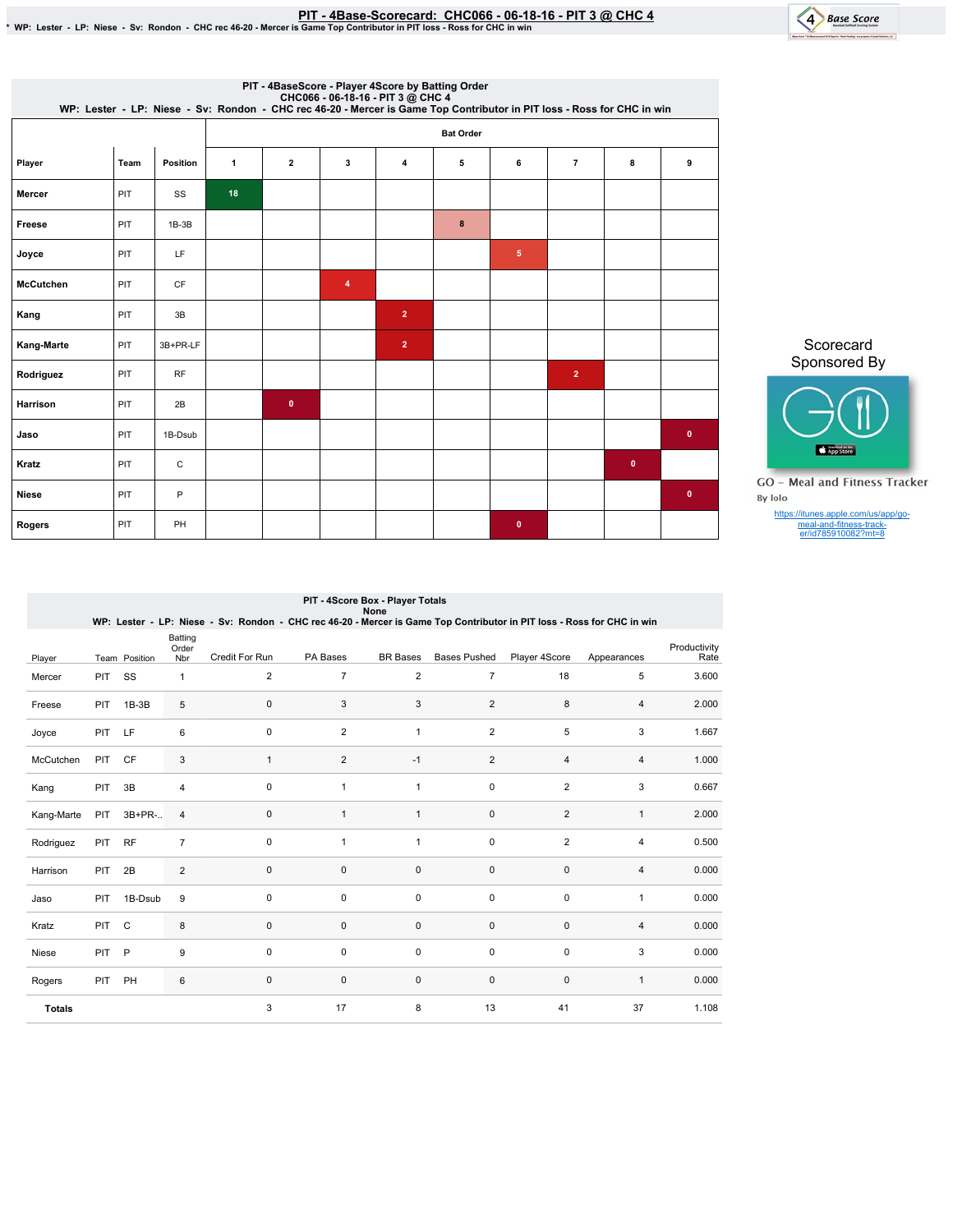EHC - 4Base-Scorecard: CHC066 - 06-18-16 - PIT 3 @ CHC 4 - \$ % CHC04<br>\* WP: Lester - LP: Niese - Sv: Rondon - CHC rec 46-20 - Mercer is Game Top Contributor in PIT loss - Ross for CHC in win



|                | CHC - 4BaseScore - Player 4Score by Batting Order<br>CHC066 - 06-18-16 - PIT 3 @ CHC 4<br>WP: Lester - LP: Niese - Sv: Rondon - CHC rec 46-20 - Mercer is Game Top Contributor in PIT loss - Ross for CHC in win |                 |                  |                         |    |                     |                |                |                |    |              |  |  |
|----------------|------------------------------------------------------------------------------------------------------------------------------------------------------------------------------------------------------------------|-----------------|------------------|-------------------------|----|---------------------|----------------|----------------|----------------|----|--------------|--|--|
|                |                                                                                                                                                                                                                  |                 | <b>Bat Order</b> |                         |    |                     |                |                |                |    |              |  |  |
| Player         | Team                                                                                                                                                                                                             | <b>Position</b> | 1                | $\overline{2}$          | 3  | $\overline{\bf{4}}$ | 5              | 6              | $\overline{7}$ | 8  | 9            |  |  |
| <b>Ross</b>    | CHC                                                                                                                                                                                                              | $\mathbf C$     |                  |                         |    |                     |                |                |                | 14 |              |  |  |
| <b>Rizzo</b>   | CHC                                                                                                                                                                                                              | 1B              |                  |                         |    | 13                  |                |                |                |    |              |  |  |
| <b>Bryant</b>  | CHC                                                                                                                                                                                                              | LF              |                  |                         | 11 |                     |                |                |                |    |              |  |  |
| Baez           | CHC                                                                                                                                                                                                              | 3B              |                  |                         |    |                     |                | 5 <sub>5</sub> |                |    |              |  |  |
| Zobrist        | CHC                                                                                                                                                                                                              | 2B              |                  |                         |    |                     | 5 <sub>5</sub> |                |                |    |              |  |  |
| Heyward        | CHC                                                                                                                                                                                                              | <b>RF</b>       |                  | $\overline{\mathbf{3}}$ |    |                     |                |                |                |    |              |  |  |
| <b>Russell</b> | CHC                                                                                                                                                                                                              | SS              |                  |                         |    |                     |                |                | $\overline{2}$ |    |              |  |  |
| Almora         | CHC                                                                                                                                                                                                              | CF-Dsub         | $\mathbf{0}$     |                         |    |                     |                |                |                |    |              |  |  |
| Coghlan        | CHC                                                                                                                                                                                                              | PH              |                  |                         |    |                     |                |                |                |    | $\mathbf 0$  |  |  |
| Fowler         | CHC                                                                                                                                                                                                              | <b>CF</b>       | $\mathbf{0}$     |                         |    |                     |                |                |                |    |              |  |  |
| Lester         | CHC                                                                                                                                                                                                              | P               |                  |                         |    |                     |                |                |                |    | $\mathbf{0}$ |  |  |
| Rondon         | CHC                                                                                                                                                                                                              | P-Rel           |                  |                         |    |                     |                |                |                |    | $\mathbf 0$  |  |  |

Scorecard Sponsored By



**GO** - Meal and Fitness Tracker By Iolo

https://itunes.apple.com/us/app/go-meal-and-fitness-track-er/id785910082?mt=8

| CHC - 4Score Box - Player Totals<br>None<br>WP:  Lester  -  LP:  Niese  -  Sv:  Rondon  -  CHC rec 46-20 - Mercer is Game Top Contributor in PIT loss - Ross for CHC in win |  |  |  |  |  |  |  |
|-----------------------------------------------------------------------------------------------------------------------------------------------------------------------------|--|--|--|--|--|--|--|
|                                                                                                                                                                             |  |  |  |  |  |  |  |
|                                                                                                                                                                             |  |  |  |  |  |  |  |

| Player        | Team Position | Batting<br>Order<br>Nbr | Credit For Run | PA Bases       | <b>BR</b> Bases | <b>Bases Pushed</b>     | Player 4Score | Appearances    | Productivity<br>Rate |
|---------------|---------------|-------------------------|----------------|----------------|-----------------|-------------------------|---------------|----------------|----------------------|
| Ross          | CHC C         | 8                       | $\overline{2}$ | 6              | $\mathbf 0$     | 6                       | 14            | 4              | 3.500                |
| Rizzo         | CHC 1B        | 4                       | $\mathbf{1}$   | $\overline{7}$ | $\mathbf{1}$    | $\overline{\mathbf{4}}$ | 13            | $\overline{4}$ | 3.250                |
| Bryant        | CHC LF        | 3                       | 1              | 5              | $\mathbf 0$     | 5                       | 11            | 4              | 2.750                |
| Baez          | CHC 3B        | 6                       | $\pmb{0}$      | 3              | 3               | $-1$                    | 5             | $\overline{4}$ | 1.250                |
| Zobrist       | CHC 2B        | 5                       | $\mathbf 0$    | 3              | $\mathbf 0$     | $\overline{c}$          | 5             | $\overline{4}$ | 1.250                |
| Heyward       | CHC RF        | $\sqrt{2}$              | 0              | $\mathbf{1}$   | $\overline{2}$  | $\pmb{0}$               | 3             | $\overline{4}$ | 0.750                |
| Russell       | CHC SS        | $\overline{7}$          | $\mathbf 0$    | $\mathbf{1}$   | $\mathbf{1}$    | $\mathbf 0$             | 2             | $\overline{4}$ | 0.500                |
| Almora        | CHC CF-Dsub   | $\mathbf{1}$            | 0              | $\pmb{0}$      | $\mathbf 0$     | $\pmb{0}$               | $\pmb{0}$     | 4              | 0.000                |
| Coghlan       | CHC PH        | 9                       | $\pmb{0}$      | $\pmb{0}$      | $\mathbf 0$     | 0                       | $\pmb{0}$     | $\mathbf{1}$   | 0.000                |
| Fowler        | CHC CF        | $\mathbf{1}$            | $\pmb{0}$      | $\pmb{0}$      | $\mathbf 0$     | $\pmb{0}$               | $\pmb{0}$     | $\mathbf{1}$   | 0.000                |
| Lester        | CHC P         | 9                       | $\mathbf 0$    | $\pmb{0}$      | $\mathbf 0$     | 0                       | $\pmb{0}$     | $\overline{2}$ | 0.000                |
| Rondon        | CHC P-Rel     | 9                       | $\mathbf 0$    | $\mathbf 0$    | $\mathbf 0$     | $\pmb{0}$               | $\pmb{0}$     | $\mathbf{1}$   | 0.000                |
| <b>Totals</b> |               |                         | 4              | 26             | $\overline{7}$  | 16                      | 53            | 37             | 1.432                |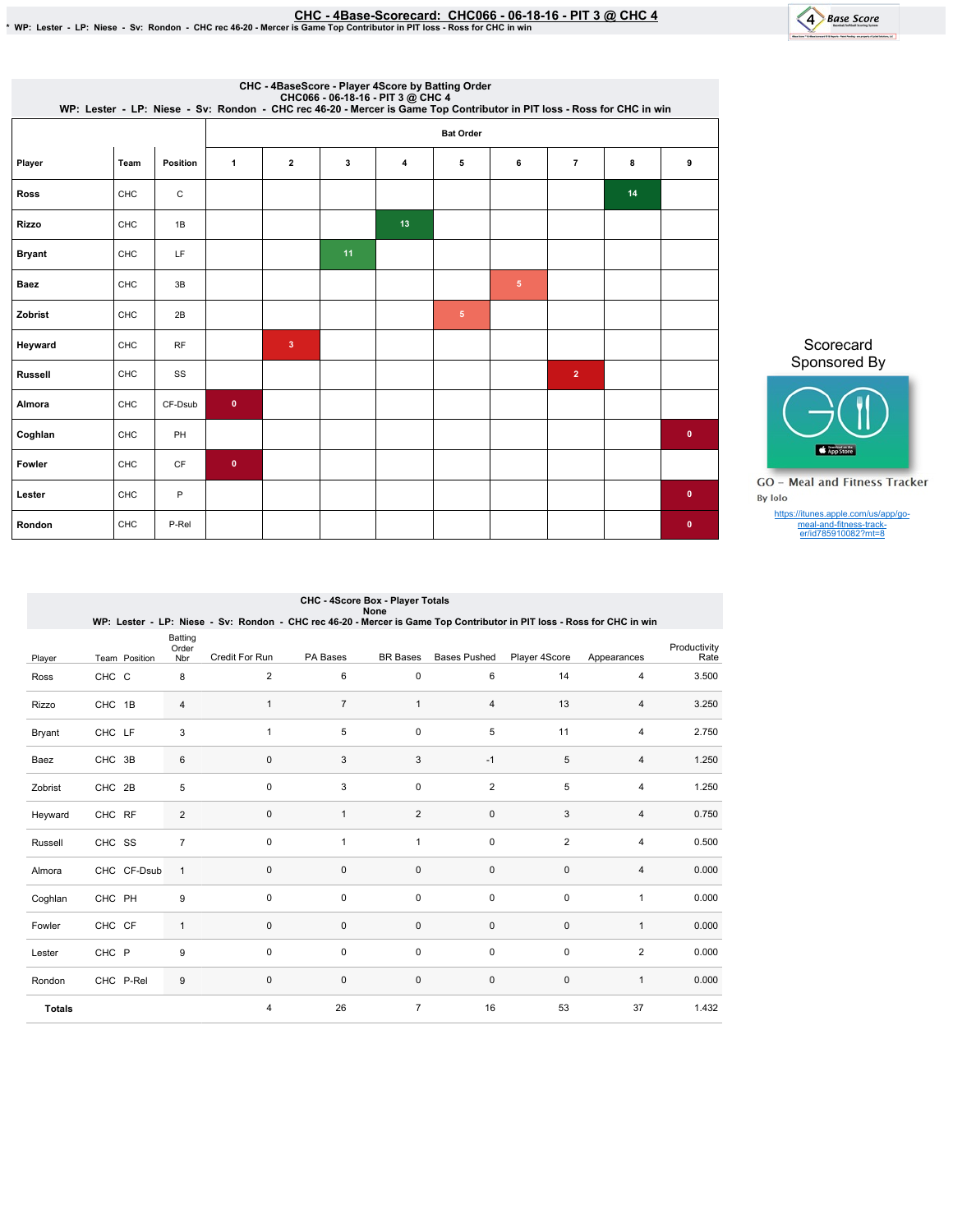## <u>PIT - 4Base-Scorecard: CHC066 - 06-18-16 - PIT 3 @ CHC 4</u>

\* WP: Lester-LP: Niese-Sv: Rondon-CHC rec 46-20 - Mercer is Game Top Contributor in PIT loss - Ross for CHC in win

|                  |            |                    |                           | Detail by Bat Order/Player |                 |                          |                           |                           |                           |
|------------------|------------|--------------------|---------------------------|----------------------------|-----------------|--------------------------|---------------------------|---------------------------|---------------------------|
| <b>Bat Order</b> | Player     | Inning             | Play Text                 | LOBStatus                  | Credit For Run  | PA Bases                 | <b>BR Bases</b>           | <b>Bases Pushed</b>       | Player 4Score             |
|                  |            | 01                 | .HomeRun LF               |                            | $\mathbf{1}$    | $\overline{4}$           | $\mathbf 0$               | $\overline{4}$            | 9                         |
|                  |            | 03                 | 7.Double                  |                            | $\mathbf 0$     | $\overline{2}$           | $\sqrt{2}$                | $\mathbf 0$               | $\overline{4}$            |
|                  |            | 04                 | <b>HBP</b>                | Left on 1st                | $\mathbf{1}$    | $\mathbf{1}$             | $\mathbf 0$               | $\ensuremath{\mathsf{3}}$ | 5                         |
| $\mathbf 1$      | Mercer     | 07                 | Κ                         |                            | $\mathbf 0$     | $\mathbf 0$              | $\mathbf 0$               | $\mathbf 0$               | $\mathsf{O}\xspace$       |
|                  |            | 09                 | $\mathsf K$               |                            | $\mathbf 0$     | $\mathsf 0$              | $\mathbf 0$               | $\boldsymbol{0}$          | $\mathsf{0}$              |
|                  |            |                    |                           | <b>Player Totals</b>       | $\underline{2}$ | $\underline{7}$          | $\underline{2}$           | $\underline{\mathcal{I}}$ | 18                        |
|                  |            | 01                 | 8                         |                            | $\mathbf 0$     | $\mathsf 0$              | $\mathsf 0$               | $\mathbb O$               | $\mathsf{O}\xspace$       |
|                  |            | 03                 | $6 - 3$                   |                            | $\mathbf 0$     | $\mathsf{O}\xspace$      | $\mathbf 0$               | $\mathbb O$               | $\mathsf{O}\xspace$       |
| $\overline{c}$   | Harrison   | 04                 | Κ                         |                            | $\mathbf 0$     | $\mathsf{O}\xspace$      | $\mathbf 0$               | $\mathbf 0$               | $\mathsf{O}\xspace$       |
|                  |            | $07\,$             | $5 - 3$                   |                            | $\mathbf 0$     | $\mathsf 0$              | $\mathbf 0$               | $\mathbb O$               | $\mathsf{0}$              |
|                  |            |                    |                           | <b>Player Totals</b>       | $\underline{0}$ | $\underline{0}$          | $\underline{0}$           | $\underline{0}$           | $\underline{0}$           |
|                  |            | 01                 | Walk +2ndSB +CS-2-5       |                            | $\mathbf 0$     | $\mathbf{1}$             | $-1$                      | $\mathbb O$               | $\mathsf{O}\xspace$       |
|                  |            | 03                 | 8.Single +DP'd-6-4-3      |                            | $\mathbf{1}$    | $\mathbf{1}$             | $\mathsf 0$               | $\sqrt{2}$                | $\overline{4}$            |
| 3                | McCutchen  | 05                 | $\ensuremath{\mathsf{3}}$ |                            | $\mathbf 0$     | $\mathbf 0$              | $\mathsf 0$               | $\mathsf{0}$              | $\mathsf{0}$              |
|                  |            | 07                 | $4 - 3$                   |                            | $\mathbf 0$     | $\mathbb O$              | $\mathbf 0$               | $\mathbf 0$               | $\mathsf{O}\xspace$       |
|                  |            |                    |                           | <b>Player Totals</b>       | $\overline{1}$  | $\underline{2}$          | $\overline{-1}$           | $\underline{2}$           | $\overline{4}$            |
|                  |            | 01                 | Walk                      | Left on 2nd                | $\mathbf 0$     | $\mathbf{1}$             | $\mathbf{1}$              | $\overline{1}$            | $\ensuremath{\mathsf{3}}$ |
|                  |            | 03                 | 6-4-3-DP                  |                            | $\mathbf 0$     | $\mathbb O$              | $\mathsf 0$               | $-1$                      | $-1$                      |
|                  | Kang       | 05                 | Κ                         |                            | $\mathbf 0$     | $\mathbb O$              | $\mathsf 0$               | $\mathsf{0}$              | $\mathsf{0}$              |
| 4                |            |                    |                           | <b>Player Totals</b>       | $\underline{0}$ | $\overline{1}$           | $\overline{1}$            | $\underline{0}$           | $\underline{2}$           |
|                  |            | 08                 | 8.Single                  | Left on 2nd                | $\mathbf 0$     | $\mathbf{1}$             | $\mathbf{1}$              | $\mathbf 0$               | $\overline{2}$            |
|                  | Kang-Marte |                    |                           | <b>Player Totals</b>       | $\underline{0}$ | $\underline{\mathbf{1}}$ | $\overline{1}$            | $\underline{0}$           | $\overline{2}$            |
|                  |            | 01                 | Walk                      | Left on 1st                | $\mathbf 0$     | $\mathbf{1}$             | $\mathbf 0$               | $\mathbf{1}$              | $\overline{c}$            |
| $\,$ 5 $\,$      |            | 04                 | 8.Single                  |                            | $\mathbf 0$     | $\mathbf{1}$             | $\ensuremath{\mathsf{3}}$ | $\mathbb O$               | $\overline{4}$            |
|                  | Freese     | 05                 | 5.Single                  | Left on 1st                | $\mathbf 0$     | $\mathbf{1}$             | $\mathsf{O}\xspace$       | $\mathbb O$               | $\mathbf{1}$              |
|                  |            | 08                 | 5-3 ProdOut               |                            | $\mathbf 0$     | $\mathsf{O}\xspace$      | $\mathsf 0$               | $\overline{1}$            | $\mathbf{1}$              |
|                  |            |                    |                           | <b>Player Totals</b>       | $\underline{0}$ | $\underline{3}$          | $\underline{3}$           | $\underline{2}$           | $\underline{8}$           |
|                  |            | 01                 | $6 - 3$                   |                            | $\mathbf 0$     | $\mathbf 0$              | $\mathsf 0$               | $\mathbb O$               | $\mathsf{O}\xspace$       |
|                  |            | 04                 | 9.Double                  | Left on 3rd                | $\mathbf 0$     | $\overline{2}$           | $\mathbf{1}$              | $\overline{2}$            | 5                         |
|                  | Joyce      | 05                 | $\mathsf K$               |                            | $\mathbf 0$     | $\mathsf{O}\xspace$      | $\mathbf 0$               | $\mathbb O$               | $\mathsf{O}\xspace$       |
| 6                |            |                    |                           | <b>Player Totals</b>       | $\underline{0}$ | $\underline{2}$          | $\overline{1}$            | $\underline{2}$           | $\overline{5}$            |
|                  |            | 08                 | $\mathsf K$               |                            | $\mathbf 0$     | $\mathsf{O}\xspace$      | $\mathsf{O}\xspace$       | $\mathbf 0$               | $\mathsf{O}\xspace$       |
|                  | Rogers     |                    |                           | <b>Player Totals</b>       | $\underline{0}$ | $\underline{0}$          | $\underline{0}$           | $\underline{0}$           | $\underline{0}$           |
|                  |            | 02                 | Κ                         |                            | $\mathbf 0$     | $\mathsf 0$              | $\mathbf 0$               | $\mathbf 0$               | $\mathsf{0}$              |
|                  |            | 04                 | 6.Single                  | Left on 2nd                | $\mathbf 0$     | 1                        | $\mathbf{1}$              | $\mathbb O$               | $\overline{c}$            |
| $\overline{7}$   | Rodriguez  | 06                 | $5 - 3$                   |                            | $\mathbf 0$     | $\mathsf{O}\xspace$      | $\mathsf{O}\xspace$       | $\mathbf 0$               | $\mathsf{0}$              |
|                  |            | ${\bf 08}$         | $\boldsymbol{9}$          |                            | $\mathbf 0$     | $\mathsf 0$              | $\mathsf{O}\xspace$       | $\mathbf 0$               | $\mathsf{O}\xspace$       |
|                  |            |                    |                           | <b>Player Totals</b>       | $\underline{0}$ | $\overline{1}$           | $\overline{1}$            | $\underline{0}$           | $\underline{2}$           |
|                  |            | 02                 | $\,6\,$                   |                            | $\mathbf 0$     | $\mathsf{O}\xspace$      | $\mathbf 0$               | $\mathbf 0$               | $\mathsf{O}\xspace$       |
|                  |            | 04                 | $\sf K$                   |                            | $\mathbf 0$     | $\mathbf 0$              | $\mathsf{O}\xspace$       | $\mathbb O$               | $\mathsf{0}$              |
| 8                | Kratz      | 06                 | $\bf 8$                   |                            | $\mathbf 0$     | $\mathbb O$              | $\mathbf 0$               | $\mathbb O$               | $\mathsf{O}\xspace$       |
|                  |            | 09                 | $1 - 3$                   |                            | $\mathbf 0$     | $\mathbf 0$              | $\mathsf{O}\xspace$       | $\mathbf 0$               | $\mathsf{O}\xspace$       |
|                  |            |                    |                           | <b>Player Totals</b>       | $\underline{0}$ | $\underline{0}$          | $\underline{0}$           | $\underline{0}$           | $\underline{0}$           |
|                  |            | 02                 | K                         |                            | $\mathbf 0$     | $\mathbf 0$              | $\mathsf{O}\xspace$       | $\mathsf 0$               | $\mathsf{O}\xspace$       |
|                  |            | 04                 | $\sf K$                   |                            | $\mathbf 0$     | $\mathsf{O}\xspace$      | $\mathsf{O}\xspace$       | $\mathbf 0$               | $\mathsf{0}$              |
|                  | Niese      | $06\,$             | $3 - 1$                   |                            | $\mathbf 0$     | $\mathsf 0$              | $\mathbf 0$               | $\mathbf 0$               | $\mathsf{O}\xspace$       |
| 9                |            |                    |                           | <b>Player Totals</b>       | $\underline{0}$ | $\underline{0}$          | $\underline{0}$           | $\underline{0}$           | $\underline{0}$           |
|                  | Jaso       | 09                 | $\overline{7}$            |                            | $\mathbf 0$     | $\mathbf 0$              | $\mathsf{O}\xspace$       | $\mathbb O$               | $\mathsf{O}\xspace$       |
|                  |            |                    |                           | <b>Player Totals</b>       | $\underline{0}$ | $\underline{0}$          | $\underline{0}$           | $\underline{0}$           | $\underline{0}$           |
|                  |            | <b>Grand Total</b> |                           |                            | $\overline{3}$  | 17                       | $\underline{8}$           | 13                        | 41                        |